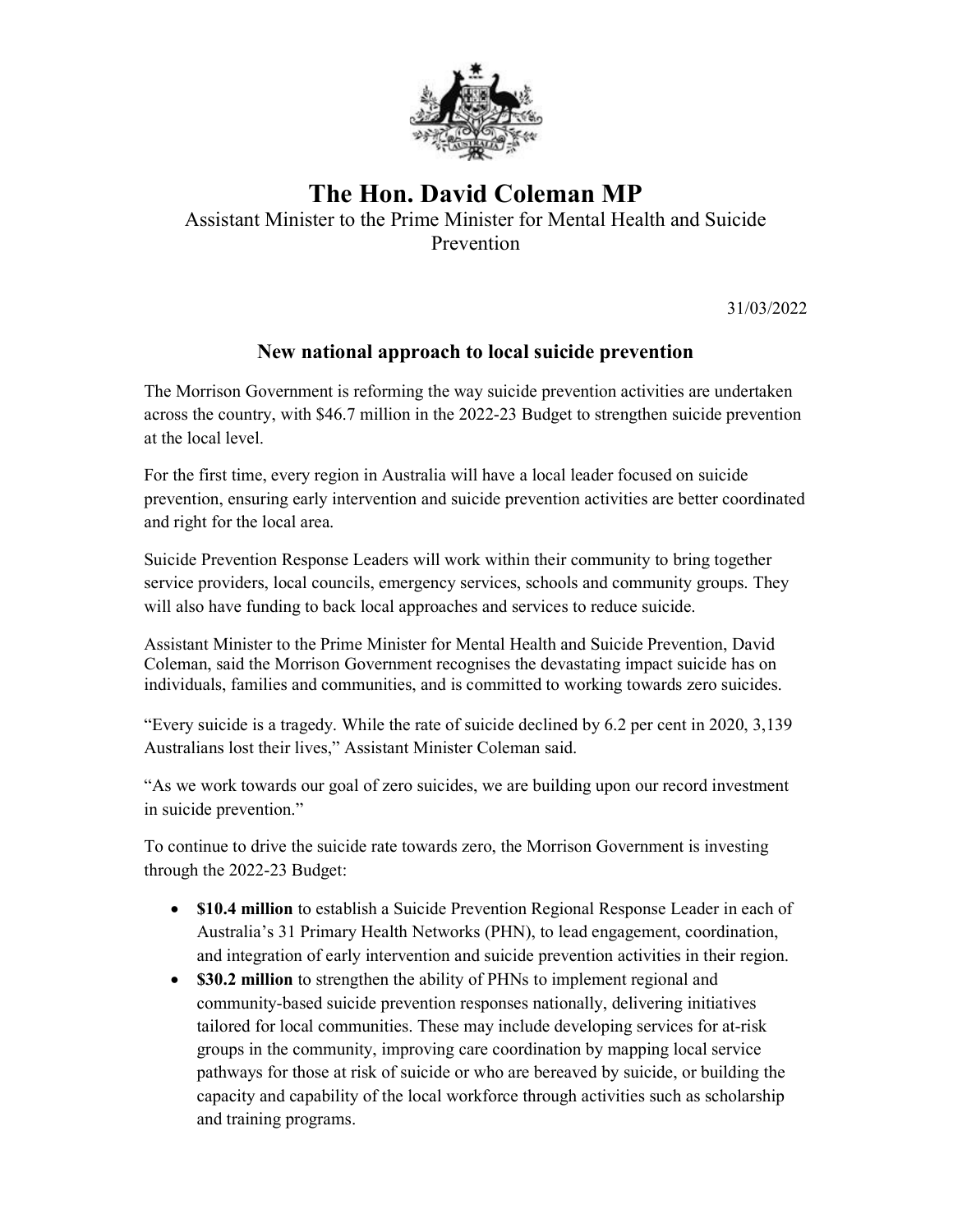• **\$4 million** to boost suicide prevention research, by providing a further two years of funding for the Suicide Prevention Research Fund delivered by Suicide Prevention Australia.

"These new initiatives were informed by strong evidence for new approaches to suicide prevention, gained through the National Suicide Prevention Trials.

"The trials highlighted the importance of localised approaches and having dedicated response leaders in each PHN. We're now using the lessons from these trials to deliver services and suicide prevention initiatives across the country that are tailored to meet the needs of local communities."

Assistant Minister Coleman said the Suicide Prevention Regional Response Leaders will be located in all areas of Australia, ensuring regional, rural and remote communities are fully included.

"Every single PHN area that covers regional and remote Australia has a higher suicide rate than those that cover metropolitan areas.

"It's imperative that suicide prevention initiatives reach into communities that have historically been hard to reach and where services may have been limited.

"Key to this is the fact that the new Suicide Prevention Regional Response Leaders will not be bound to a desk, they will be out in the community building relationships, determining where the gaps are and working to address these in partnership with the community."

These new suicide prevention initiatives are a key part of the Mental Health and Suicide Prevention Plan, with the Morrison Government investing almost \$3 billion towards its implementation since 2021-22.

More than \$344 million is for specific suicide prevention measures, which includes working with the states and territories to deliver universal aftercare for all Australians discharged from hospital following a suicide attempt, funding national postvention services to support those bereaved or impacted by suicide, and the establishment of a National Suicide Prevention Office to lead cross government work.

As part of the Plan, the Government is also investing more than \$96 million into mental health and suicide prevention measures for Indigenous Australians whose suicide rate is more than double that of non-Indigenous Australians.

This includes funding to establish regional suicide prevention networks in each jurisdiction, implement culturally sensitive, co-designed aftercare services with Aboriginal and Torres Strait Islander organisations being the preferred service providers, and to create a culturally appropriate 24/7 crisis line that is governed and delivered by Aboriginal and Torres Strait Islander peoples.

Anyone experiencing distress can also seek immediate advice and support through Lifeline (13 11 14), Kids Helpline (1800 55 1800), or the Government's digital mental health gateway, Head to Health.